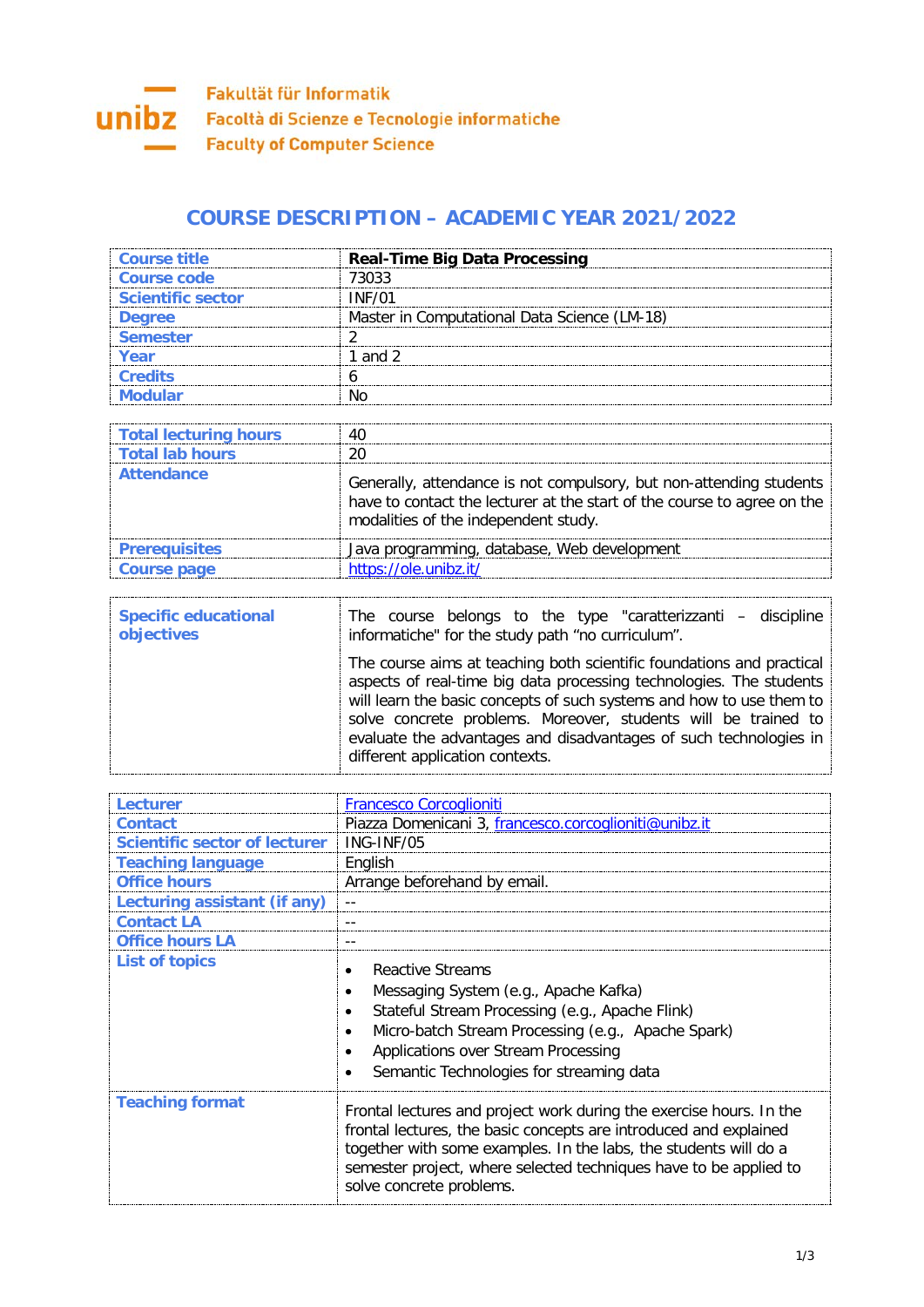

## Fakultät für Informatik Facoltà di Scienze e Tecnologie informatiche **Faculty of Computer Science**

| <b>Learning outcomes</b> | Knowledge and understanding:<br>D1.1 - Knowledge of the key concepts and technologies of<br>data science disciplines<br>D1.3 - Knowledge of principles, methods and techniques for<br>$\bullet$<br>processing data in order to make them usable for practical<br>purposes, and understanding of the challenges in this field<br>D1.4 - Sound basic knowledge of storing, querying and<br>managing large amounts of data and the associated<br>languages, tools and systems<br>D1.5 - Knowledge of principles and models for the<br>representation, management and processing of complex and<br>heterogeneous data<br>Applying knowledge and understanding:<br>D2.1 - Practical application and evaluation of tools and<br>techniques in the field of data science<br>D2.2 - Ability to address and solve a problem using scientific<br>methods<br>Making judgments<br>D3.2 - Ability to autonomously select the documentation (in<br>the form of books, web, magazines, etc.) needed to keep up<br>to date in a given sector<br><b>Communication skills</b><br>D4.1 - Ability to use English at an advanced level with<br>$\bullet$<br>particular reference to disciplinary terminology<br>D4.3 - Ability to structure and draft scientific and technical<br>documentation<br>Learning skills<br>D5.1 - Ability to autonomously extend the knowledge<br>$\bullet$<br>acquired during the course of study<br>D5.2 - Ability to autonomously keep oneself up to date with<br>$\bullet$<br>the developments of the most important areas of data<br>science<br>D5.3 - Ability to deal with problems in a systematic and<br>creative way and to appropriate problem solving techniques. |
|--------------------------|------------------------------------------------------------------------------------------------------------------------------------------------------------------------------------------------------------------------------------------------------------------------------------------------------------------------------------------------------------------------------------------------------------------------------------------------------------------------------------------------------------------------------------------------------------------------------------------------------------------------------------------------------------------------------------------------------------------------------------------------------------------------------------------------------------------------------------------------------------------------------------------------------------------------------------------------------------------------------------------------------------------------------------------------------------------------------------------------------------------------------------------------------------------------------------------------------------------------------------------------------------------------------------------------------------------------------------------------------------------------------------------------------------------------------------------------------------------------------------------------------------------------------------------------------------------------------------------------------------------------------------------------------------------------------------|
| <b>Assessment</b>        | The assessment of the course is based on a project which is done<br>during the semester and requires students to solve a concrete<br>problem by using methods and technologies taught in the course<br>$(100\% \text{ of the mark}).$<br>The project verifies whether the student is able to apply advanced<br>data management techniques to solve concrete problems. The<br>project is assessed through a final presentation, demo and project<br>report.<br>The exam modalities are the same for attending and non-attending<br>students.                                                                                                                                                                                                                                                                                                                                                                                                                                                                                                                                                                                                                                                                                                                                                                                                                                                                                                                                                                                                                                                                                                                                        |